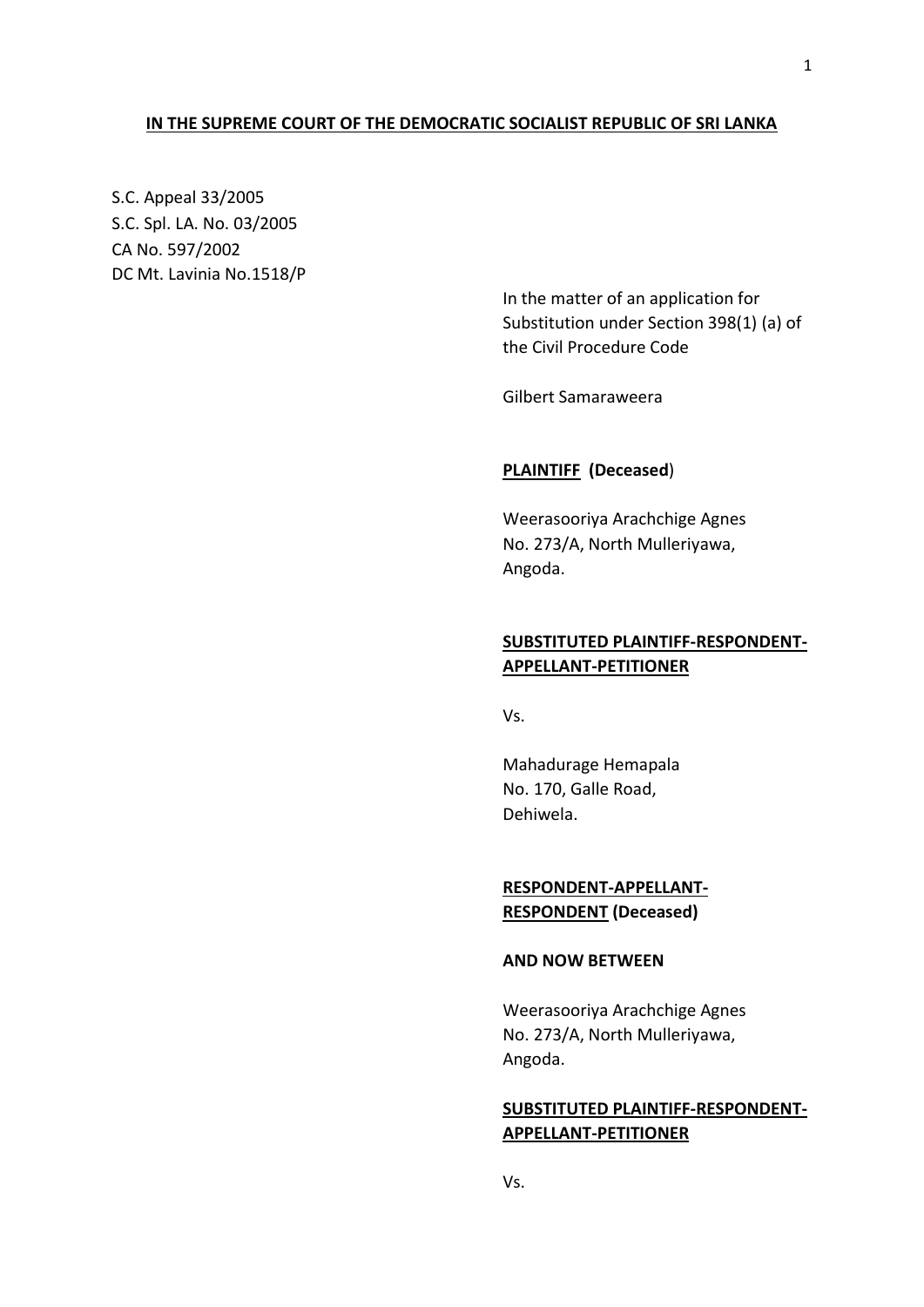Mahadurage Hemapala No. 170, Galle Road, Dehiwela.

# **RESPONDENT-APPELLANT-RESPONDENT (Deceased)**

Mahadurage Asantha Senarathna No. 170, Galle Road, Dehiwela.

# **RESPONDENT SOUGHT TO BE SUBSTITUTED**

- 1. Mahadurage Palani Senarathna No. 255/5B/1, Saman Mawatha, Nadimala, Dehiwala
- 2. Mahadurage Manoja Senarathna No. 237/110, Mahagedara Watta, Arukgoda Road, Alubomulla.
- 3. Mahadurage Samantha Senarathna No. 437/1/B, Sama Pedesa, Hokandara North, Hokandara
- 4. Mahadurage Mahinda Senarathna No. 255/5B/1, Saman Mawatha, Nadimala, Dehiwala.
- 5. Mahadurage Helaruwan Senarathna No. 277/11A, Quarry Road, Nadimala, Dehiwala.

#### **RESPONDENTS-RESPONDENTS**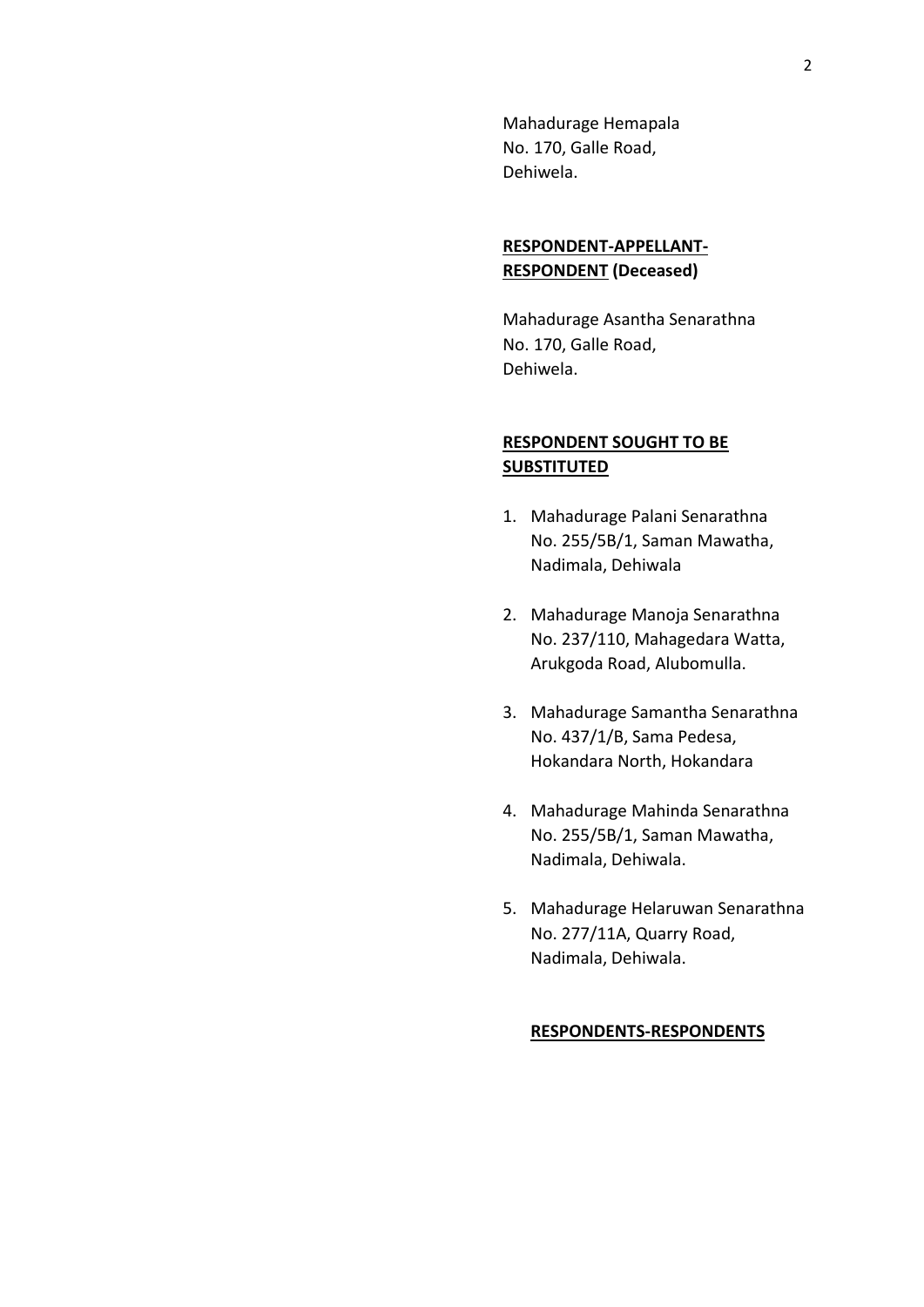| <b>BEFORE:</b>     | B. P. Aluwihare P.C., J.                            |
|--------------------|-----------------------------------------------------|
|                    | Upaly Abeyrathne J. &                               |
|                    | Anil Gooneratne J.                                  |
| <b>COUNSEL:</b>    | D.P. Mendis P.C. with J.G. Sarathkumara for         |
|                    | Plaintiff-Petitioner-Respondent-Petitioner          |
|                    | Ms. C. Weerakoon Unamboowa with                     |
|                    | Ms. Lumbini Kohilawatta for Substituted-Respondent- |
|                    | Appellant-Respondent                                |
| <b>ARGUED ON:</b>  | 11.05.2016 & 13.06.2016                             |
|                    |                                                     |
| <b>DECIDED ON:</b> | 18.07.2016                                          |

#### **GOONERATNE J.**

The Plaintiff-Petitioner-Respondent-Petitioner (hereinafter referred to as Plaintiff-Petitioner) having purchased undivided shares of the land in dispute (more fully described in the schedule to the plaint in partition case 1518/P) on or about 1981, filed a partition suit in the District Court of Mt. Lavinia in Case No. 1518/P, on or about 1985. Final decree (P3) was entered in the partition case on or about August 1998. Plaintiff-Petitioner was allotted lot No. 3759 in the partition plan in extent of 3.410 perches which includes the building/premises bearing Assessment No.170. Subsequent to the final partition decree, Plaintiff-Petitioner moved the District Court in terms of Section 52(2) of the Partition Law for a Writ of Possession to evict the occupants in lot No. 3759,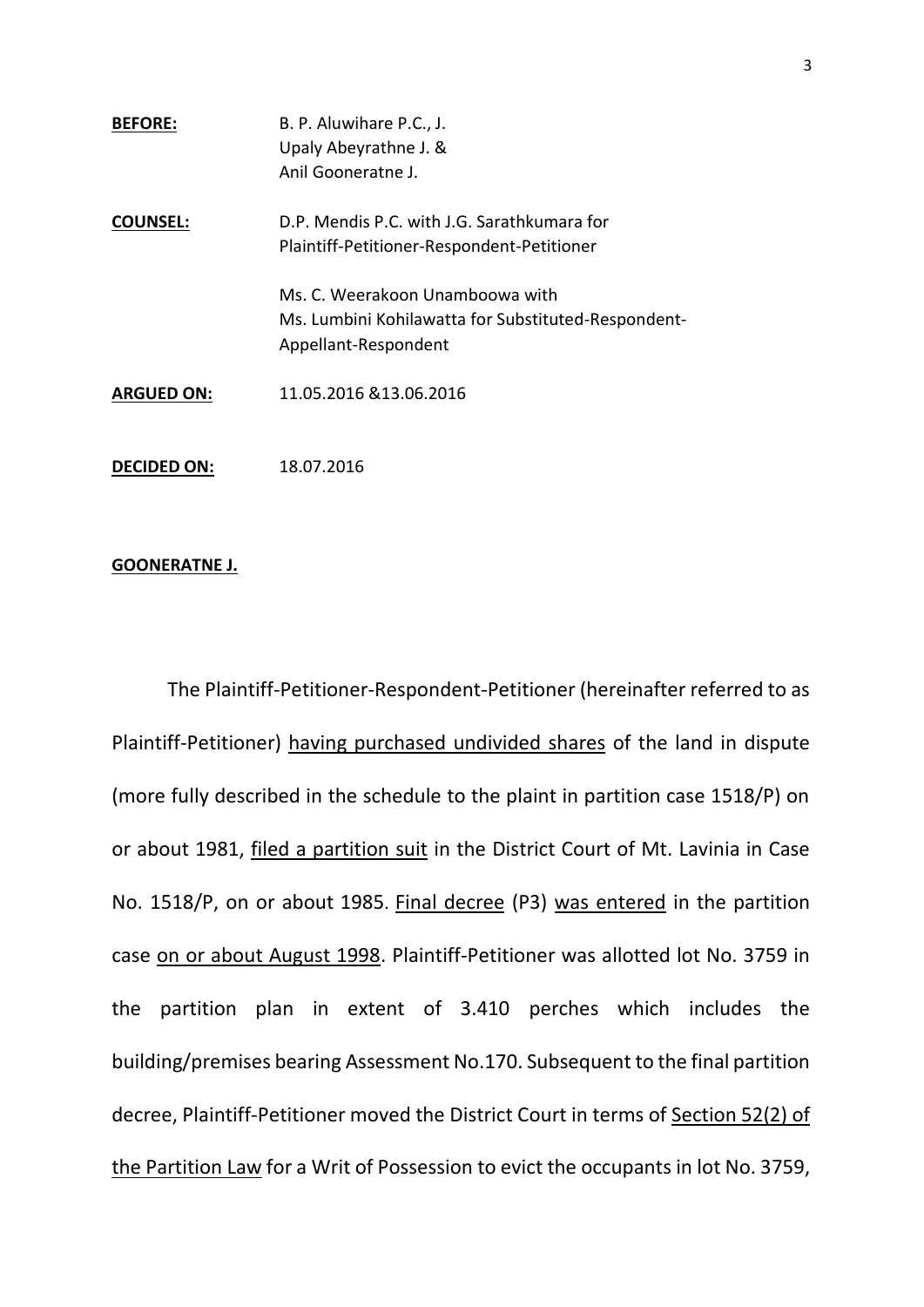assessment No. 170. The Respondent-Petitioner-Respondent (hereinafter called the Respondent) who claimed tenancy of the above described premises (Assessment No. 170) filed objection and a protracted inquiry commenced in the District Court of Mt. Lavinia. At the conclusion of the inquiry the learned District Judge made order dated 14.03.2002 issuing a Writ of Possession against the Respondent who claimed tenancy rights.

The Respondent tenant being aggrieved of the order of the learned District Judge, filed a revision application in the Court of Appeal. The Court of Appeal, however acting in revision set aside and quashed the order dated 14.03.2002 and dismissed the application of the Plaintiff-Petitioner under Section 52 of the Partition Law. This court, had on or about 25.04.2005 granted leave to appeal for the substantial question of law specified in paragraph 18(a) & (b) of the petition dated 07.01.2005. The said questions reads thus:

- (a) The said judgment is against the law in that the Respondent-Petitioner-Respondent has been held to be a deemed tenant which the facts and law that surfaced at the inquiry in the District is contrary to any claim of tenancy.
- (b) The receipt of a deemed Tenancy is applicable only in the circumstances emerged in terms of Section 36 of the Rent Act No. 7 of 1972 cannot in law be applied to the circumstances of this case.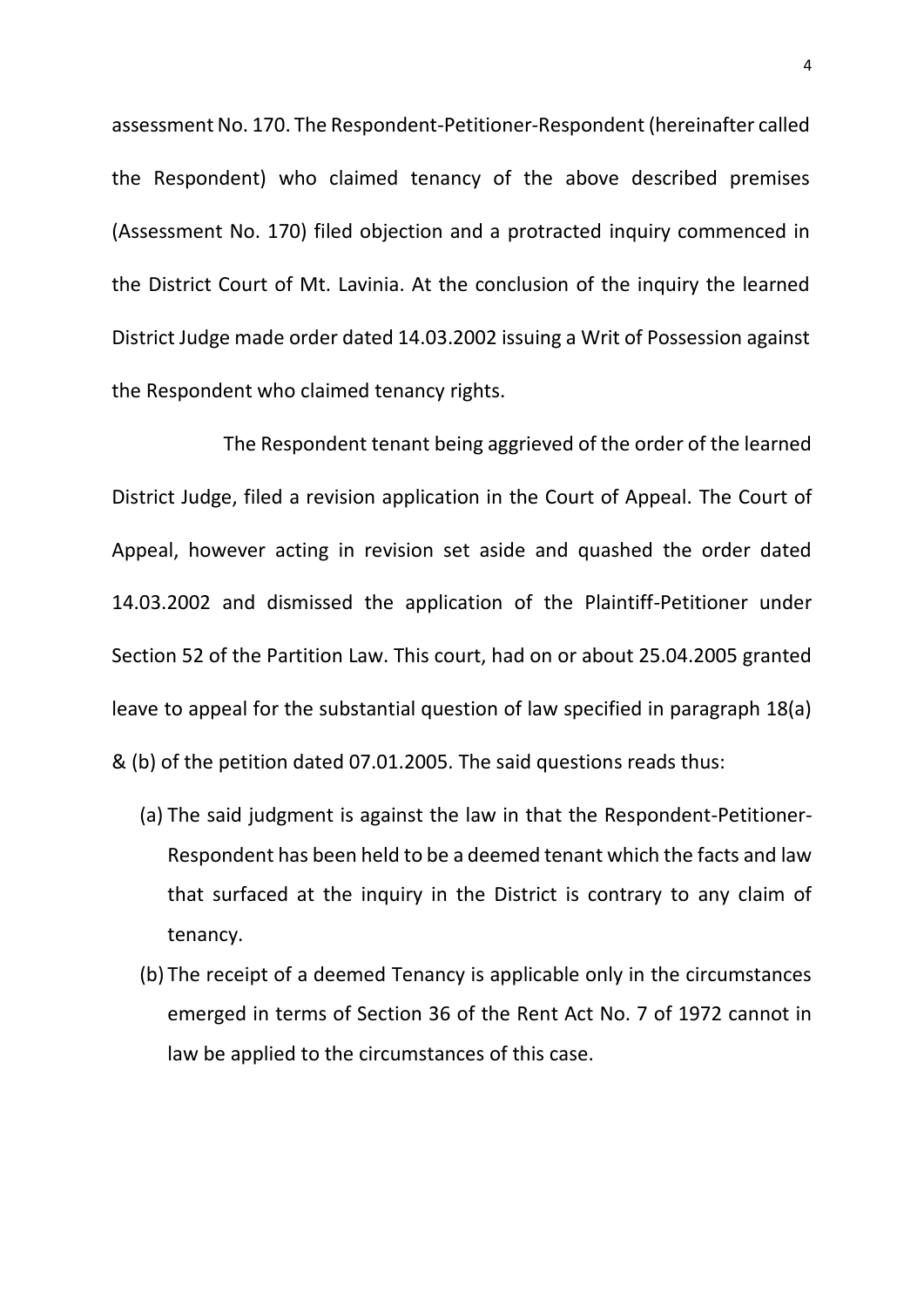It is essential to consider in a way the history of the land in dispute since on one hand the Plaintiff-Petitioner was a purchaser of certain shares in the property in question, and purchased in 1981. Plaintiff-Petitioner no doubt initiated a partition action in 1985, since the property itself was undivided and co-owned by others. On the other hand the question of tenancy arose in the Original Court and it has to be decided according to law and the protection afforded to a tenant in the circumstances need to be considered where the property in dispute is co-owned property. The original owner gifted or sold certain shares to some of his family members and those family members who acquired property rights sold certain shares in the property in dispute to Plaintiff-Petitioner. As such establishing tenancy alone in a co-owned property may not suffice?

The material placed before this court indicates that the original owner was one Lakshapathi Vidanalage Alexander Leopold de Mel, who had five children, namely Artilio, Daisy Agnes, Aloysius, Irene and Albert. The original owner gifted undivided 1/5<sup>th</sup> share of the property to his son Artilio and sold undivided 1/5th share to Sylvester Perera (son-in-law) who was married to Daisy Agnes. The above original owner Alexander Leopold died intestate and the balance 3/5<sup>th</sup> undivided share devolved on his children. The son Artilio and daughter Daisy Agnes gave up their shares to the other three children, viz.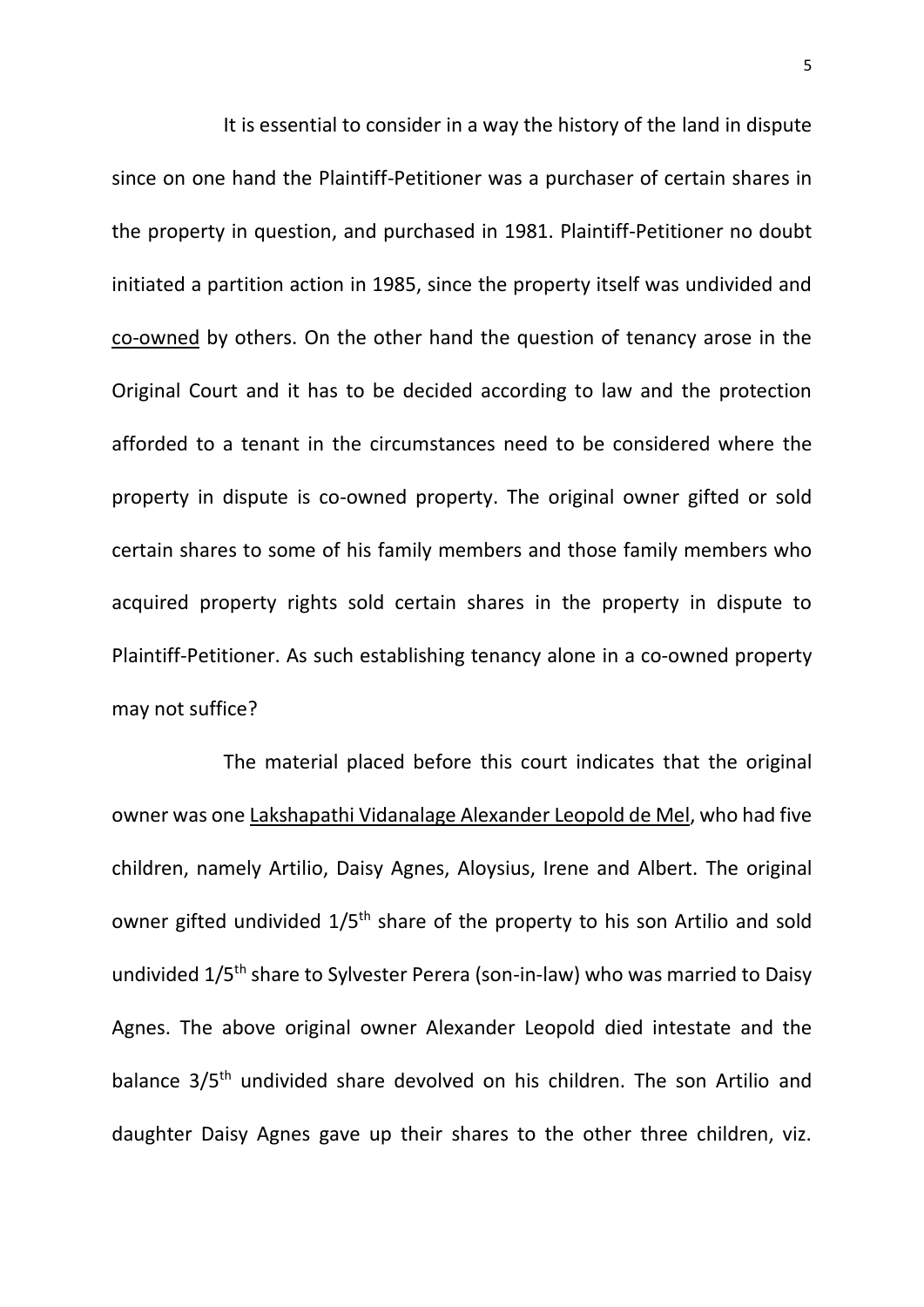Aloysius, Irene and Albert. Thus the three of them became entitled to 1/5<sup>th</sup> share each. Plaintiff Petitioner purchased undivided shares form Artilio (1/5<sup>th</sup> share) and original owner's son-in-law who died intestate and his wife Daisy the daughter of original owner inherited undivided share and she sold her share to Plaintiff-Petitioner.

In the petition dated 07.01.2005 filed in the Supreme Court it is pleaded that Plaintiff-Petitioner was declared entitled to 12/40<sup>th</sup> undivided share and interlocutory decree entered accordingly. Thereafter by the final partition plan No. 3066, Plaintiff-Petitioner was allotted lot 3759 consisting of 03.410 perches (P2). In the said lot allotted to Plaintiff-Petitioner premises No. 170, 170 A (part) and 168 (part) of Galle Road, Dehiwala was included. The Respondent abovenamed claim tenancy of the building bearing No. 170 (part of land allotted to Plaintiff) beginning from the time of the original owner L.V. Alexander Leopold de Mel. To prove tenancy Respondent marked and produced rent receipts, subject to proof.

Notwithstanding the protection given to a tenant under the Rent Laws of our country and particularly provision contained in Section 14(1) of the Rent Act, the position must be seriously considered as to whether the Respondent who claim to be a tenant under one co-owner is in law entitled to continue his tenancy after the purchase of the property in dispute on the basis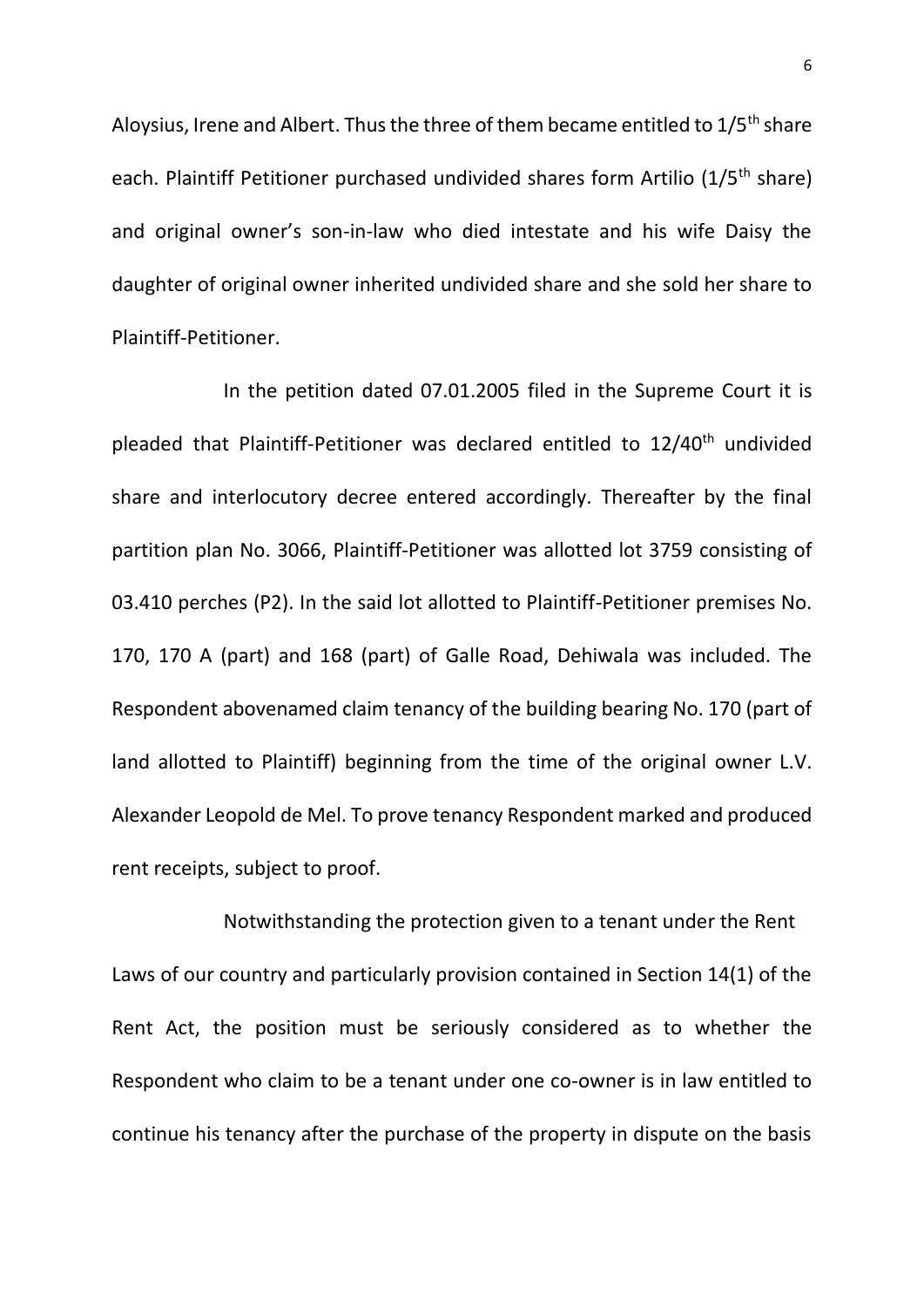that the other co-owners had given their consent for the Respondent to continue his tenancy? In the absence of genuine consent by all the co-owners to permit tenancy, what would be the position in law of the tenant? Or whether the Respondent was a tenant of the premises in dispute for over 30 years, would suffice in all the facts and circumstances of this case?

On a perusal of the evidence as projected by the Respondent, I note that the Plaintiff-Petitioner had accepted the position that the Respondent (Somapala) was the tenant of the original vendor of the land in dispute. Rent was paid to Aloysius the 5<sup>th</sup> Defendant and when the partition action was filed rent was paid to Aloysius. Somapala entered the land during the period of the original owner and some rent receipts also had been issued by the original owner  $(X1 - X7)$ . It is in evidence that the Plaintiff-Petitioner having purchased the land in dispute was never paid any rent.

In cross-examination of Plaintiff-Petitioner the following evidence had been elicited. I note proceedings dated 29.06.2000 pg.5 (A9) the following: අධිකරණයෙන්

ප : "නමන් මෙම ඉඩම මිලට ගන්නකොට කලි කාරයෙක් හිටිය. එහෙත් තමන් ඒ ගැන හිතන්නේ නැතිවද මිලදී ගත්තේ? උ : "ඔව් මට ඔවුන්ගෙන් සත පහක්වත් ලැබුනේ නැ"

# c. In the proceedings (A9) dated 29.06.2000 Pg. 06 it is stated as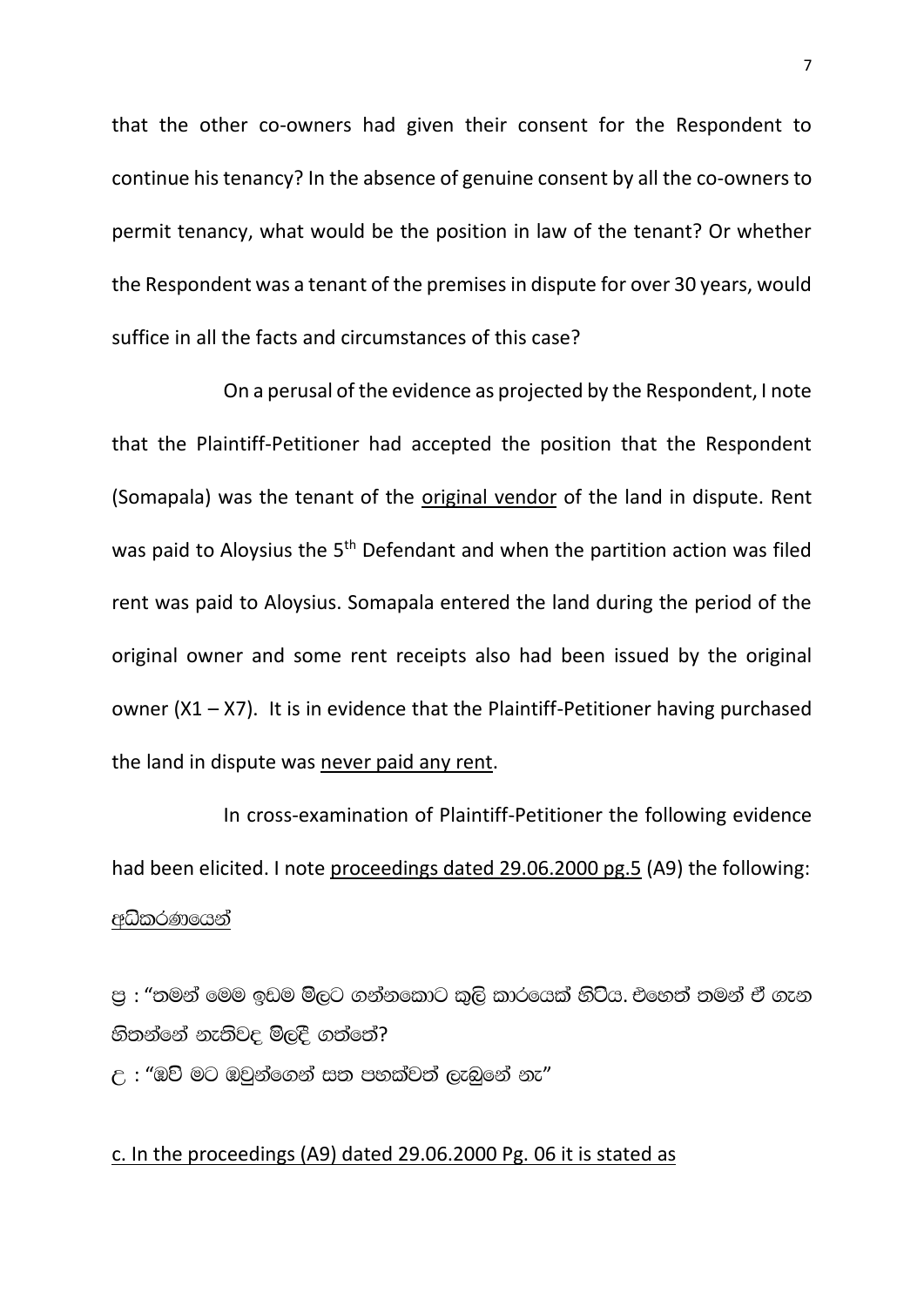$\epsilon$  : මෙම තීන්දුව දුන්නාට පසුව මෙම සෝමපාල යන අය බලහත්කාරයෙන් මෙම ස්ථානයේ ඉන්නේ මට කුලිය වශයෙන් කිසිවක් දුන්නේ නෑ. මෙම නීන්ද පුකාශය දෙන්න පෙර සෝමපාල මගේ ගෙදරට ඇවිල්ලා කිව්වා තීන්දව දුන්නාට පසුව ඔහුට එය කුලියට දෙන්න කියලා. මම කිව්වා අවසාන නීන්දුවෙන් පසුව තමයි මොකක් හරි කරන්න ඔනේ කියලා නඩු තීන්දුව දෙන්න කලින් කාට කොටස් යයිද කියලා මට කියන්න බැහැ කිව්වා".

ප : එසේ කථා කරනකොට තමන් දැනගෙන හිට්යේ නැහැ මෙම සෝමපාල පදිංච් කොටස තමන්ට අයිති වෙන බව?

උ : මම දැනගෙන හිටියේ නැහැ

# d. In the proceedings (A9) dated 29.06.2000 Pg. 07 it is stated as.

පු : ඔහු කුලි ගෙව්වේ ඇලෝසියස් යන අයට. තමන්ගේ නඩුවේ 5 වන විත්තිකරු තමයි ඔහු? ඇලෝසියස්ට මෙම නඩුවේ වෙනත් කොටසක් දුන්නා?

- <u>උ</u> : ඔව්
- පු : සෝමපාල මෙම නඩුව දමනකොට කාටද කුලි ගෙවමින් සිටියේ ?
- $E:$  ඇලෙර්සියස් ද මෙල් යන අයට
- ප : නඩු පවරන අතරතුර සෝමපාය කුලී ගෙව්වේ මෙහි 5 වෙනි විත්තිකරු

ලි : **මව්** 

## e In the proceedings (A9) dated 29.06.2000 Pg. 08 it is states as

<u>ප : සෝමපාලගේ ඉල්ලීම තමන් අධායනය කර බැලවාද?</u>

ඒ ඉල්ලීමේ දෙවන පේදයේ සෝමපාල කියා තිබෙනවා 170 දරන පරිශයේ අවරුද  $30$ කට අධික කාලයක් අබණ්ඩව නිතහනුකූල කුලී නිවැසියාව සිටි බව ඒ අනුව ඔබ දැනගත්තා සෝමපාල අවුරුදු 30 ක කාලයක් පදිංචිව සිටින බව ?

<u>උ : ඔව්</u>

පු : එකී සෝමපාල සදහන් කර තිබෙනවා ඔහු මෙම ස්ථානයට ආවේ ඇලෝසියස් ලියෝ පෝල් ද මෙල් යටතේ පැමිණි බව?

<u> ලම් : උ</u>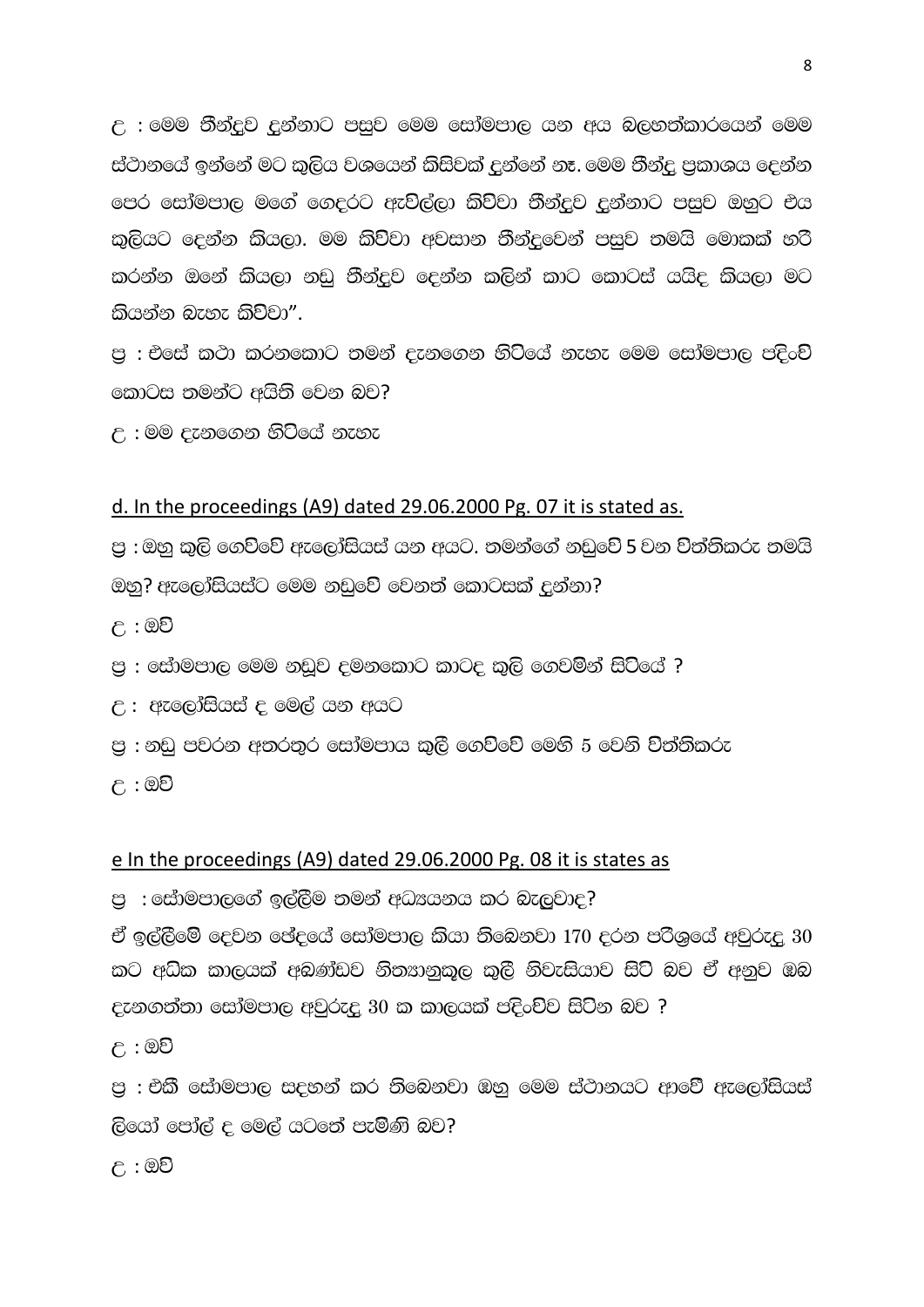පු : ඒ අනුව තමන් දන්නවා 170 දරණ පරිශයේ කුලී නිවැසියා ලෙස අවුරුදු 30 ට අධික කාලයක් පදිංචිව සිටි බව ?

<u>උ</u> : ඔව්

<u>පු : සෝමපාල යන අය මුලින්ම ඇලෝසියස් ලියෝ පෝල් ද මෙල් නිකුත් කල කුලි</u> රිසිට් ඉදිරිපත් කලා ?

ල : ම**ව** 

The position of the Plaintiff-Petitioner was that all the documents that were produced were marked subject to proof and the documents were never proved by the Respondent party. Further it was stressed on behalf of the Plaintiff-Petitioner that document V27 produced on behalf of the Respondent was not proved by Respondent nor could the Respondent explain it and Respondent even denied V27 in the cross-examination of Respondent. Document V27 was an attempt by the Respondent to show that all the coowners in 1978 accepted the tenancy of Respondent Somapala. This court observes that if V27 was proved, Respondent no doubt would be entitled in law to the protection afforded to a tenant under the Rent laws of our country. This position need to be examined seriously. The Court of Appeal acting in revision may have thought it fit not to examine the evidence on this aspect. However this court need to examine in this appeal the evidence relevant to above to arrive at a conclusion of consent of all co-owners at the relevant time. This aspect is so germane to the central issue before us. Let us examine whether V27 is a legally acceptable document?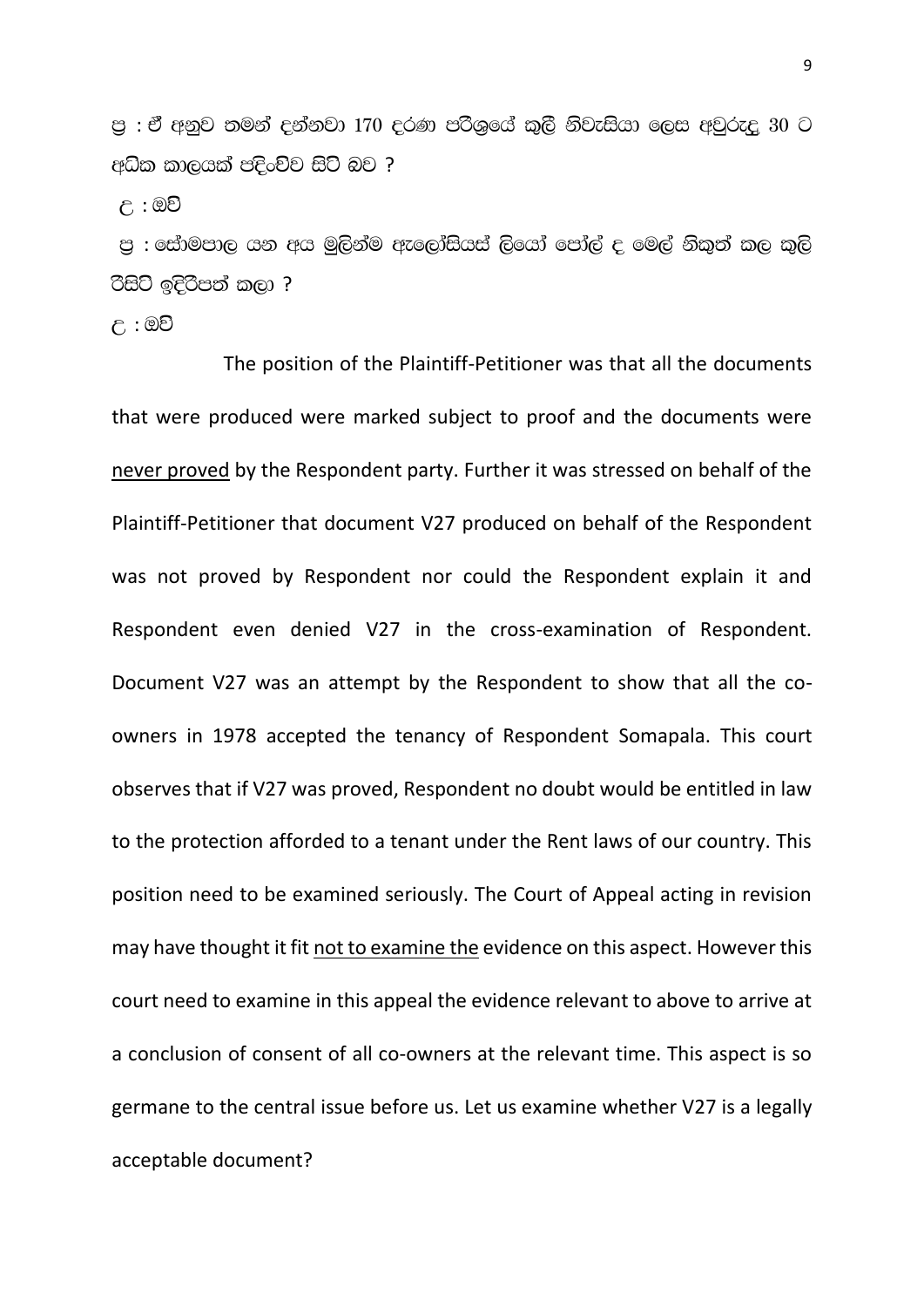The tenant Respondent Somapala in his evidence in chief state, he came into occupation in 1959, but he has no documentary proof to establish that fact. It was under the original owner he occupied the premises in question but the original owner never issued receipts for some time. The first rent receipt according to the proceedings was marked V7. (December 1974) issued by the original owner and singed in his presence. This document was marked subject to proof. Thereafter V8 – V20 were produced and marked (rent receipt) without any objection. Proceedings reveal that V21 was marked subject to proof. It is a letter issued one week before the death of the original owner, wherein the original owner states to pay the rent to one of his sons Artie de Mel. Thereafter the receipts V22 to V26 were marked subject to proof. The important document V27 was also marked subject to proof.

It is important to note the evidence on V27 as it is alleged that all co-owners consented to permitted Aloysius De Mel to collect the rent and signed V27.

Tenant Somapala states all five children of deceased original owner signed letter V27 and thereafter he paid rent to Aloysius De Mel. All other receipts up to V55 were produced subject to proof. Witness also state that he was not aware of the partition case. In cross-examination the witness was questioned on  $V7 - V20$  and the opposing counsel suggested that these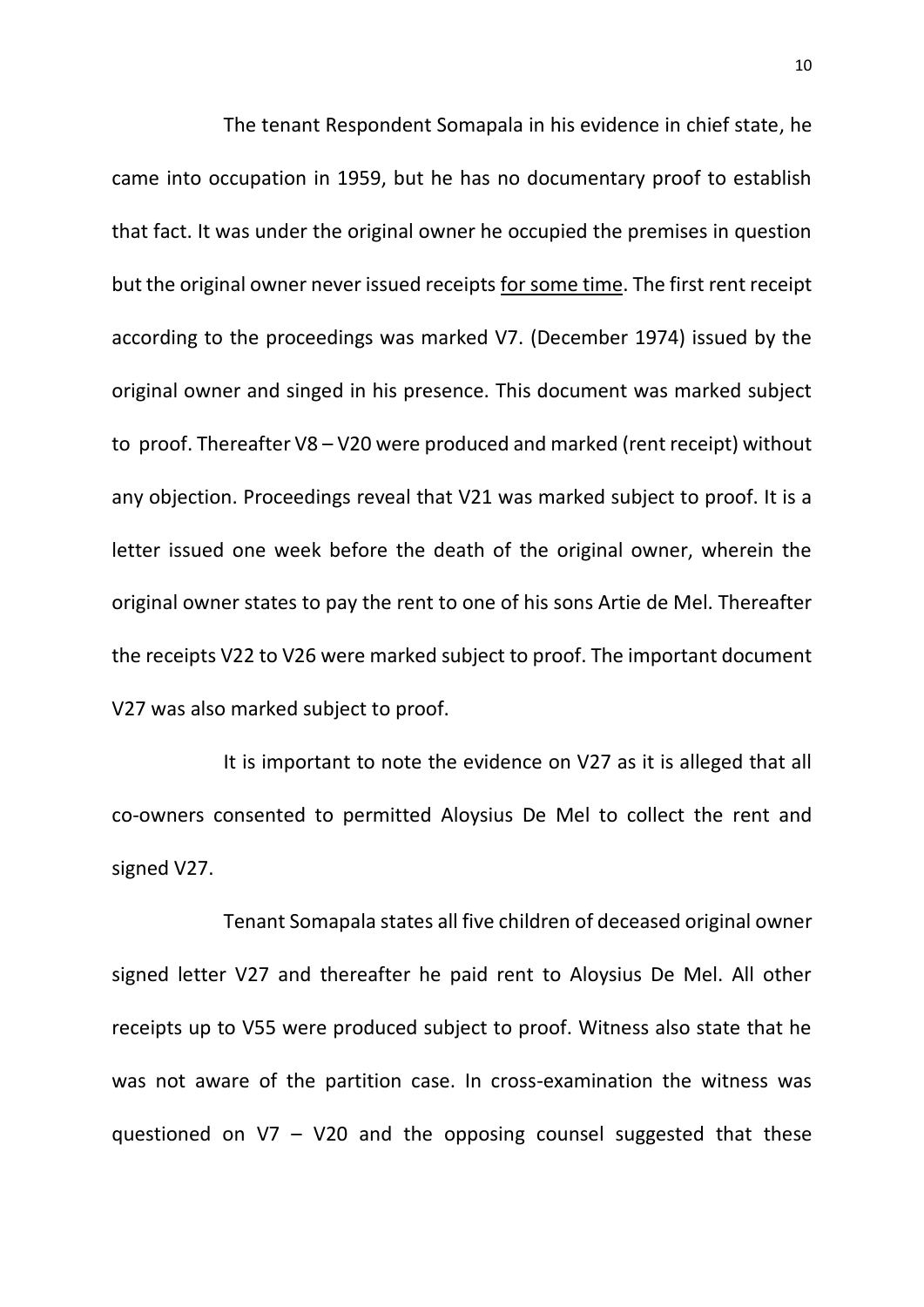documents were spurious documents but witness Somapala never replied that question. V22 – V26 was shown to witness and was asked as to who signed same on the stamp. Witness states he cannot state who signed these receipts. ඛ්යන්න බැහැ කවුද අත්සන් කලේ කියා.

The letter in question (V27) was shown and cross-examined by counsel. Specific question was asked from tenant Respondent (the witness) as to who signed on the stamp on V27. He replied and stated he cannot identify same 'ඒක මට පේන්නේ නැහැ'. Witness was asked who wrote the letter and reply was that this is not the letter මේක නොවේ කොලේ. It is relevant and important to note the evidence on this point in verbatim.

- පු : කවුද අත්සන් කලේ ව $27$ ?
- උ : (සාක්සිකරු බලයි)
- පු : මුද්දරය උඩ අත්සන් කලේ කවුද?
- $\epsilon$  : ඒක මට පේන්නේ නැහැ
- පු : මේ ලිපිය ලිව්වේ කවුද?
- $\epsilon$  : සාක්ෂිකරු බලයි මේක නොවේ කොලේ
- පු : මේක නොවේ කොලේ කියන්නේ එහෙනම් මොකක්ද?
- උ : ඒකේ නම් ලයිස්තුව දිගට තිබුනා
- පු : මේක ඒක නොවේ තමාගේ නීතිඥ මහතා ඉදිරිපත් කල ලේබණයක් මේක?
- උ : (සාක්ෂිකරු බලයි)
- $\mathfrak{g}:$   $\mathfrak{O}$   $\mathfrak{G}$   $\mathfrak{G}$   $\mathfrak{so}$   $\mathfrak{so}$   $\mathfrak{so}$   $\mathfrak{so}$   $\mathfrak{so}$   $\mathfrak{so}$   $\mathfrak{so}$   $\mathfrak{so}$   $\mathfrak{so}$   $\mathfrak{so}$   $\mathfrak{so}$   $\mathfrak{so}$   $\mathfrak{so}$   $\mathfrak{so}$   $\mathfrak{so}$   $\mathfrak{so}$   $\mathfrak{so}$   $\mathfrak{so}$
- $\epsilon$  : මේක නොවේ නම් 5ක් තිබුනා මෙහි තියෙන්නේ නම් 4ක්
- පු : මේක මුද්දුරයක් උඩ කවුද අත්සන් කලේ? කවුද අත්සන් කලේ කියා දන්නවාද

 $27$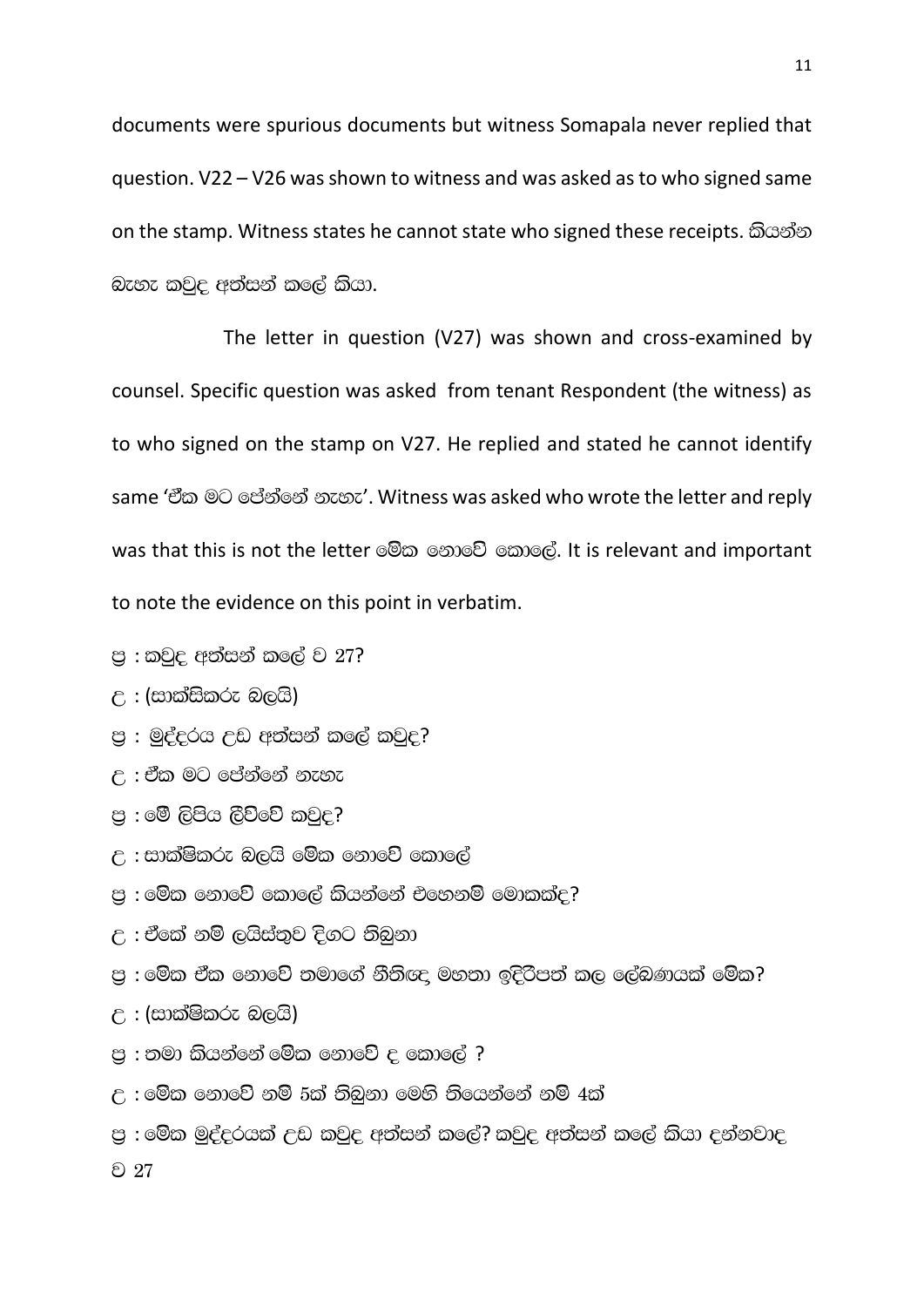- උ : හරියට දන්නේ නැහැ
- පු : කවද අත්සන් කලේ කියා කියන්න බැරිද?
- උ : හ**ි**යට පේන්නේ නැහැ

Perusal of the Proceedings I find that there was no re-examination on behalf of Respondent on the above matters especially on V27. The above matters and answers should have been clarified in re-examination. As such court has to conclude that in view of the vague answers given by Respondent on V27 it's contents are not proved and remains a questionable document. If the witness doubt V27, all that should have been explained in re-examination. What remains on V27 is a vague doubtful items of evidence, not proved to the satisfaction of a court of law. Further to prove V27 the  $5<sup>th</sup>$ , 6<sup>th</sup>, & 7<sup>th</sup> Defendants should have been called as witnesses to identify signature and its contents along with all who had undivided shares, to prove V27.

I will also examine the evidence of the other witness called on behalf of the Respondent. The Respondent's son testified. Respondent's son admits that his father Somapala was questioned on documents. This witness was questioned on the genuineness of V27. It was his reply that he is not keen to reply that question. He only wish to state his father was a tenant. The witness' position on the documents proved at the trial are as follows:

පු : ව 27 හි අත්සන් ගැනැ සමහර ලියමන් ගැන බොරු කියල මම හරස් පුශ්ණ අහපු බව දන්නවානේ?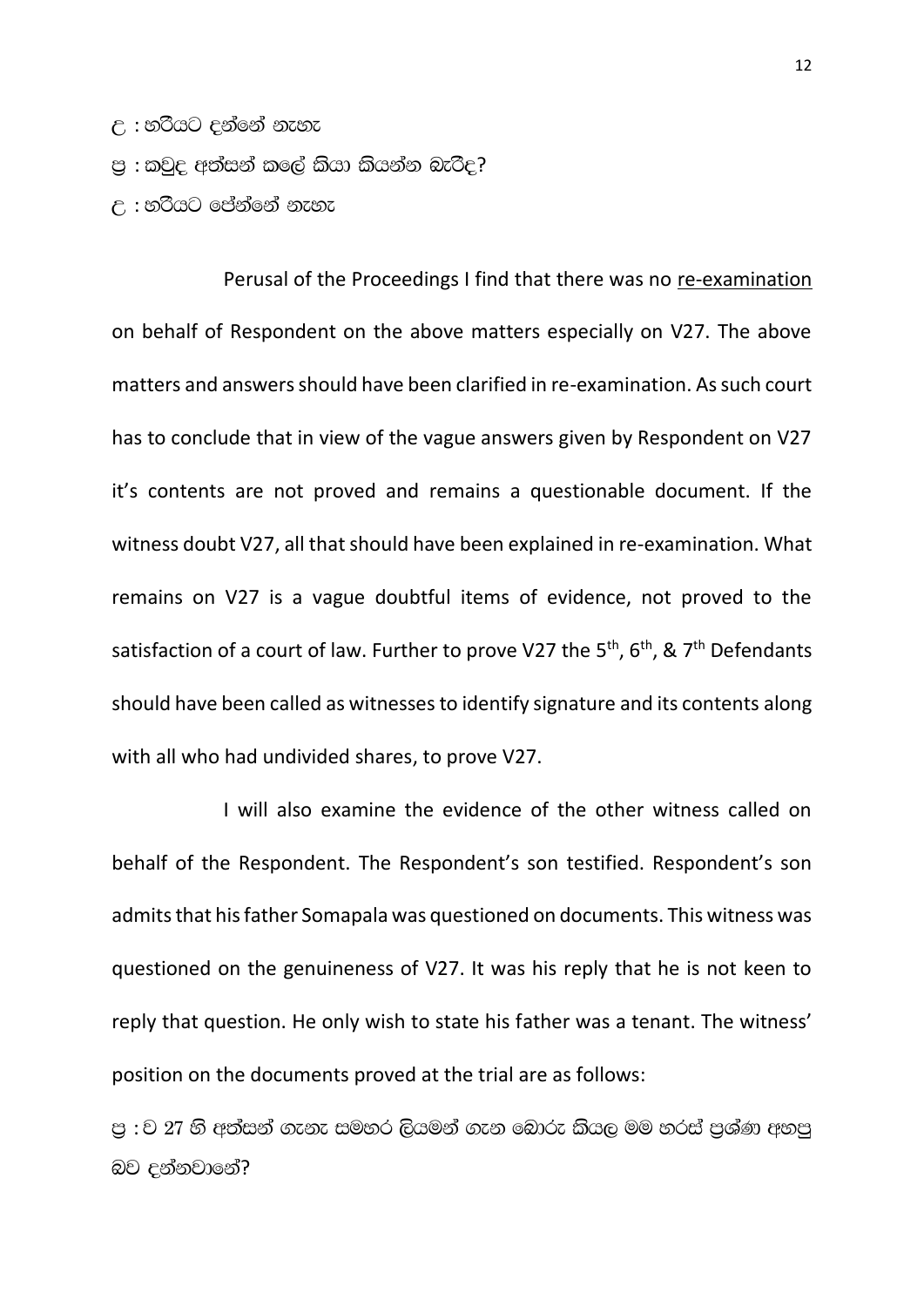උ : ඔව්

පු : තමා ඒවා අද ව 27 ලියවිල්ල සත¤ ලියවිල්ලක් බව කියනවාද?

උ : මේක ගැන කියන්න මට වුවමනාවක් නැහැ. තාත්තා කුලී නිවැසිය කියලා කියන්න මම හුවේ

පු : මෙම කුවිතාන්සිය තමා හදුනා ගත්ත ව 1 සිට ව 39 දක්වාත් ව 41 සට ව 46 cක්වාත් එහෙම නේ?

<u>උ</u> : ඔව්

The above evidence relate to V27 also, witness states he is unable to state or identify the signature in the documents, including of V27. Evidence of this witness is not supportive of V27 at all. As such there is no corroboration of tenants (Respondent) version.

I observe that the document relied upon by the Respondent tenant (V27) was produced and marked at the trial subject to proof. When the opposing party had the opportunity the witness had been cross-examined on document V27. The material surfaced indicate that reliance cannot be placed on the contents of document V27 and not proved. Respondent at a certain point rejects V27. Nor did the party concerned call, those persons whose names appear in some form in V27 as witnesses to prove its signature and contents. However at the closure of the defence case when the marked documents were read in evidence, the Plaintiff party did not object to the documents produced on behalf of the Respondent. As such the Respondent party rely in the case of Sri Lanka ports Authority Vs. Jugolinija-Boal East 1981(1) SLR 18.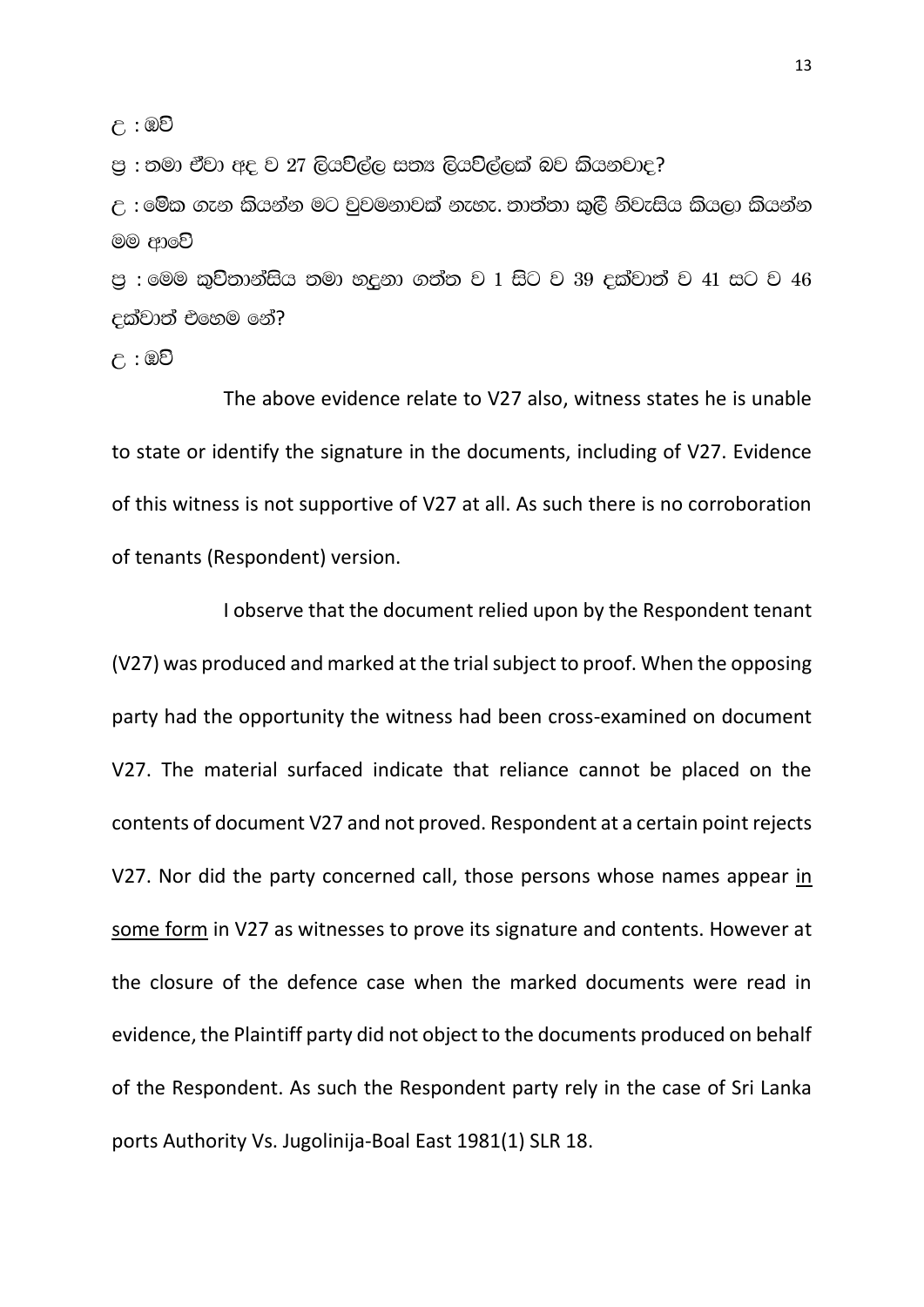The dicta in the above case refers to the fact that if no objection is taken, when at the close of the case documents are read in evidence, they are evidence for all purposes of the law. This is no doubt the 'cursus curiae' of the Original Court. However the above dicta would not be offended as regards the case in hand is concerned, for the following reason.

The learned counsel for the Plaintiff-Petitioner at the trial took up the objection as and when the document was marked in evidence and court allowed the document to be produced subject to proof. Learned counsel for the Plaintiff-Petitioner cross-examined the witness on document V27 and other documents and went to the extent to establish in court that no reliance could be placed on V27. It was not a mere mechanical objection to the document concerned, but a challenge to the document itself and its contents and proof, under cross-examination. At the end of it even the Respondent on his own rejects V27. Document concerned was subject to scrutinising in open court, and disproved. None of this happened in the case of 'Sri Lanka Ports Authority and another Vs. Jugolinija'. In the said decided case a document was objected to by the opposing party and was only a mere objection without an scrutiny/examination of the document to disprove same. The relevant portion of that judgment reads as follows: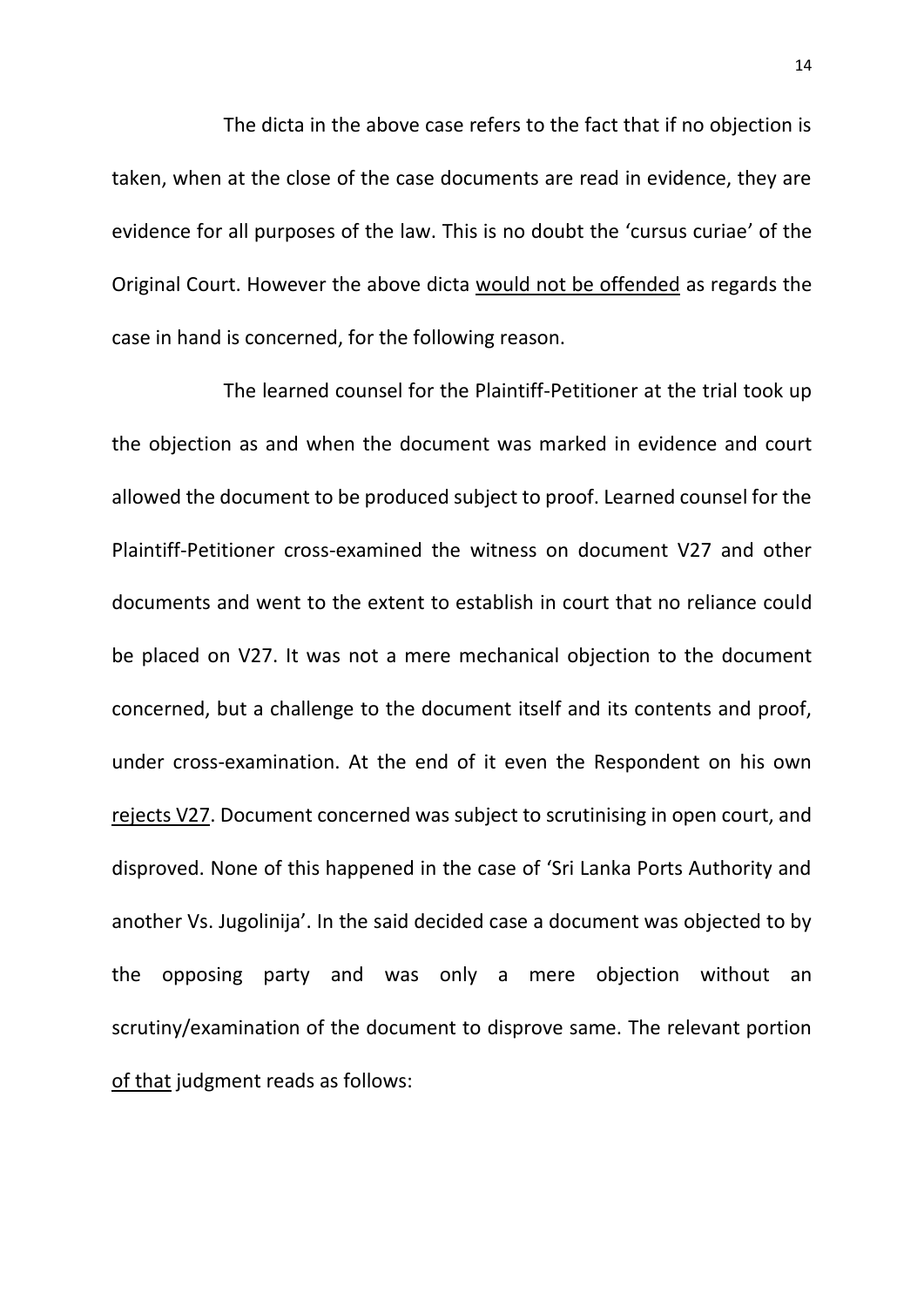At the Preliminary hearing Counsel appearing for the appellants stated that he was admitting all documents listed by the respondent except documents listed in item 7 in column II. P1 was one of item 7. When P1 was marked during the trial objection was taken 'as the author of P1 has not been called". I take it, what was meant was, that P1 be rejected unless the author was called to prove the document. Counsel for the respondent closed his case leading in evidence P1 and P2. There was no objection to this by counsel for the appellants who then proceeded to lead his evidence. If no objection is taken when at the close of a case documents are read in evidence they are evidence for all purposes of the law. This is the *cursus curiae* of the original Civil Courts. The contents of P1 were therefore in evidence as to facts therein (vide section 457 Administration of Justice Law, No. 25 of 1975) and it is too late now in appeal to object to its contents being accepted as evidence of facts. Furthermore the trial Judge has, in the course of his order, accepted the document in evidence in terms of the provisions of section 32(2) of the Evidence Ordinance. I cannot therefore agree with the contention that the order of the trial Judge on this point is wrong.

In the above decided case the document which was objected was not challenged and scrutinised in cross-examination like the case in hand. As such the dicta in the above decided case cannot be extended to the case in hand.

In all above circumstances I hold that the protection afforded under the Rent Act does not extend to the tenant Respondent. In the case in hand there is no acceptable/admissible evidence to establish that all other co-owners consented and acquiesced to the tenancy claimed by the Respondent. As such the protection under the Rent Act is not available to the Respondent as against the purchaser i.e Plaintiff-Petitioner. There are some decisions by the Supreme Court and the Appellate Court on this aspect.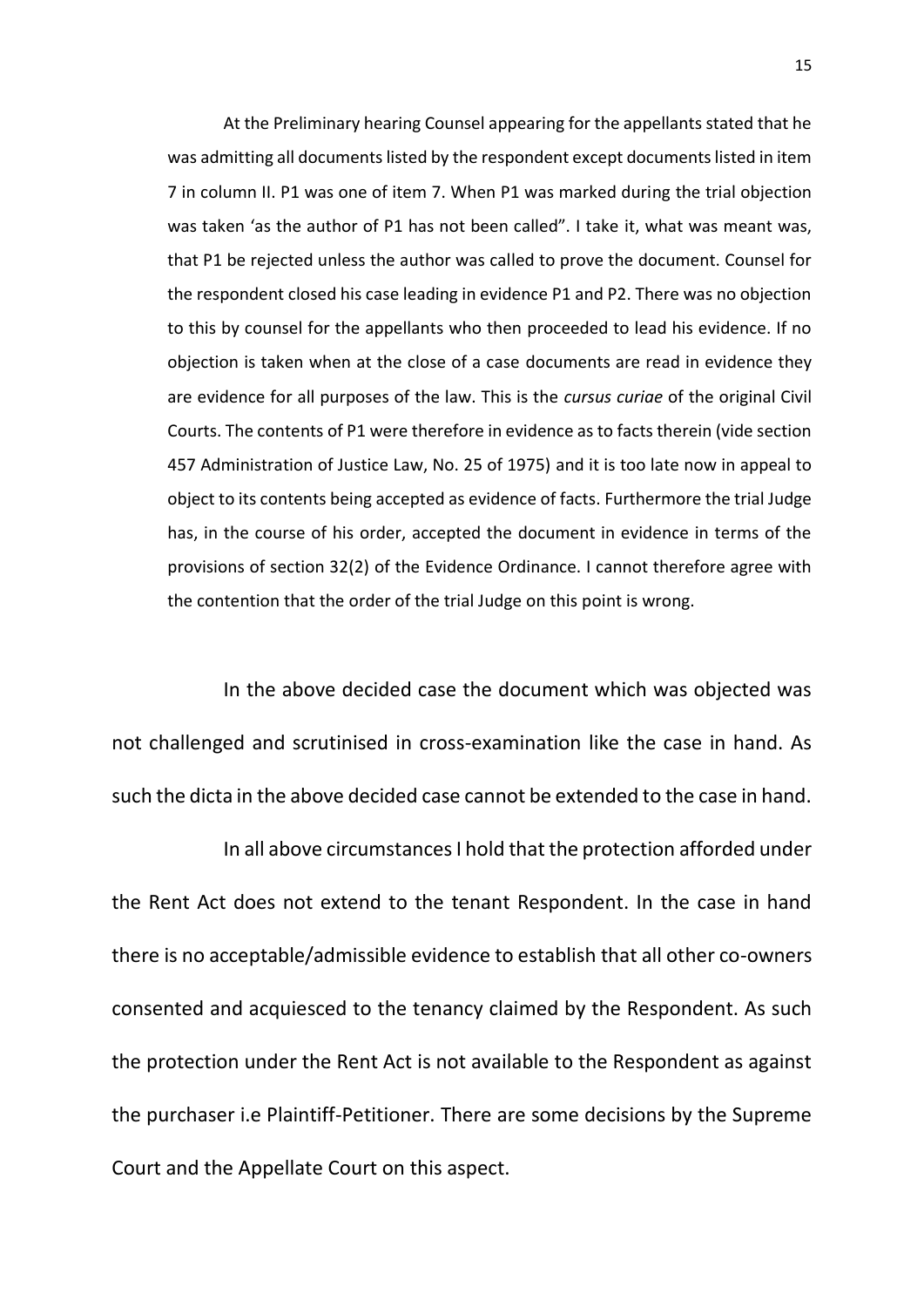# The case in point is *Ranasinghe and another Vs. C.A.C. Marikar 73 NLR 361 and at 371*

When there is a valid letting of the entirety of premises to which the Rent Restriction Act applies, a sale of the premises under the Partition Act does not extinguish the rights of the tenant as against the purchaser, even if the tenant's interest is not expressly specified in the interlocutory decree entered in the partition action. Section 13 of the Rent Restriction Act protects any tenant of rent-controlled premises "notwithstanding anything in any other law", except upon grounds permitted by the Section.

Britto v. Heenatigala (57 N.L.R 327) approved Heenatigala v. Bird (55 N.L.R 277) overrueld.

But if rent-controlled premises are owned by co-owners and one of them lets the entirety of the premises without the consent or acquiescence of the other coowners, the protection of the Rent Restriction Act is not available to the tenant as against a purchaser who buys the premises subsequently in terms of an interlocutory decree for sale entered under the Partition Act. In such a case, the tenant cannot resist an application by the purchaser to be placed in possession of the premises.

Per Sirimane J.

A person who takes on rent a house which is co-owned, from one co-owner only does so at his peril. If there are circumstances which show that the lessor had a mandate express or implied, from the other co-owners to deal with the entirety of the co-owned property, then the tenant's occupation is secure. If not, it may still be argued on his behalf that because a co-owner cannot be ejected from the corpus in which he has undivided rights, so too, a tenant who claims under him. But, the decree for a partition or sale under the Act puts an end to co-ownership, and the tenant is now a lessee of interests which have no physical existence as "premises" within the meaning of the Rent Restriction Act (as amended by section 11 of Act 10 of 1961) and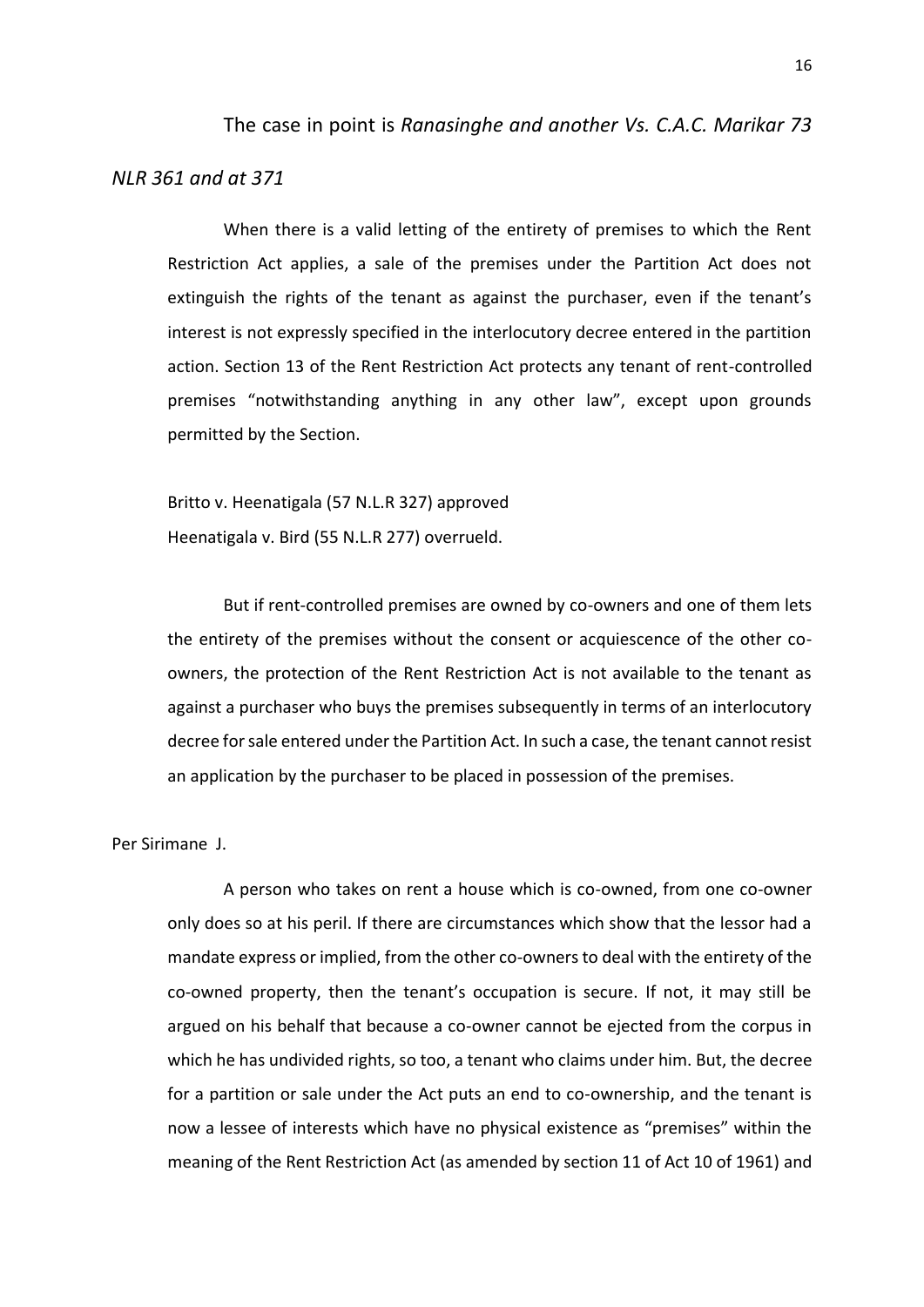that Act can therefore give him no protection when a purchaser seeks to eject him. His position, in my view, is at best the same as that of a lessee of an undivided share for a period over one month, whose rights have been specified in the decree, and by an analogy, he may claim these interest – perhaps the equivalent of a month's rent – out of the share of the proceeds of sale allotted to his lessor, under Section 50(2) of the Partition Act. But he cannot, in my view, resist an application by a purchaser to be placed in possession.

*Ramasinghe Vs. P.D. Hettihewa and others B.A Law Journal Reports 1998 Vol. VII Part II 34 held that:*

A tenant of a co-owner in respect of a house can be ejected on the basis that the tenant was not the tenant of all the co-owners if the house is allotted to another coowner in terms of a partition decree

*66 N.L.R. 302..*

Where there are a number of co-owners in respect of rent-controlled premises, a lease of the entire premises executed by one of them does not bar the other co-owner, in the absence of an issue on acquiescence, from having the tenant ejected as a trespasser.

I also wish to comment on the Judgment of the Court of Appeal wherein it was held that the Respondent to be a "deemed tenant". This is a misdirection of the law by the Court of Appeal as the concept of 'deemed tenancy arises in situations where continuance of the contract of tenancy on death of a tenant. Section 36 of the Rent Act deals with continuance of tenancy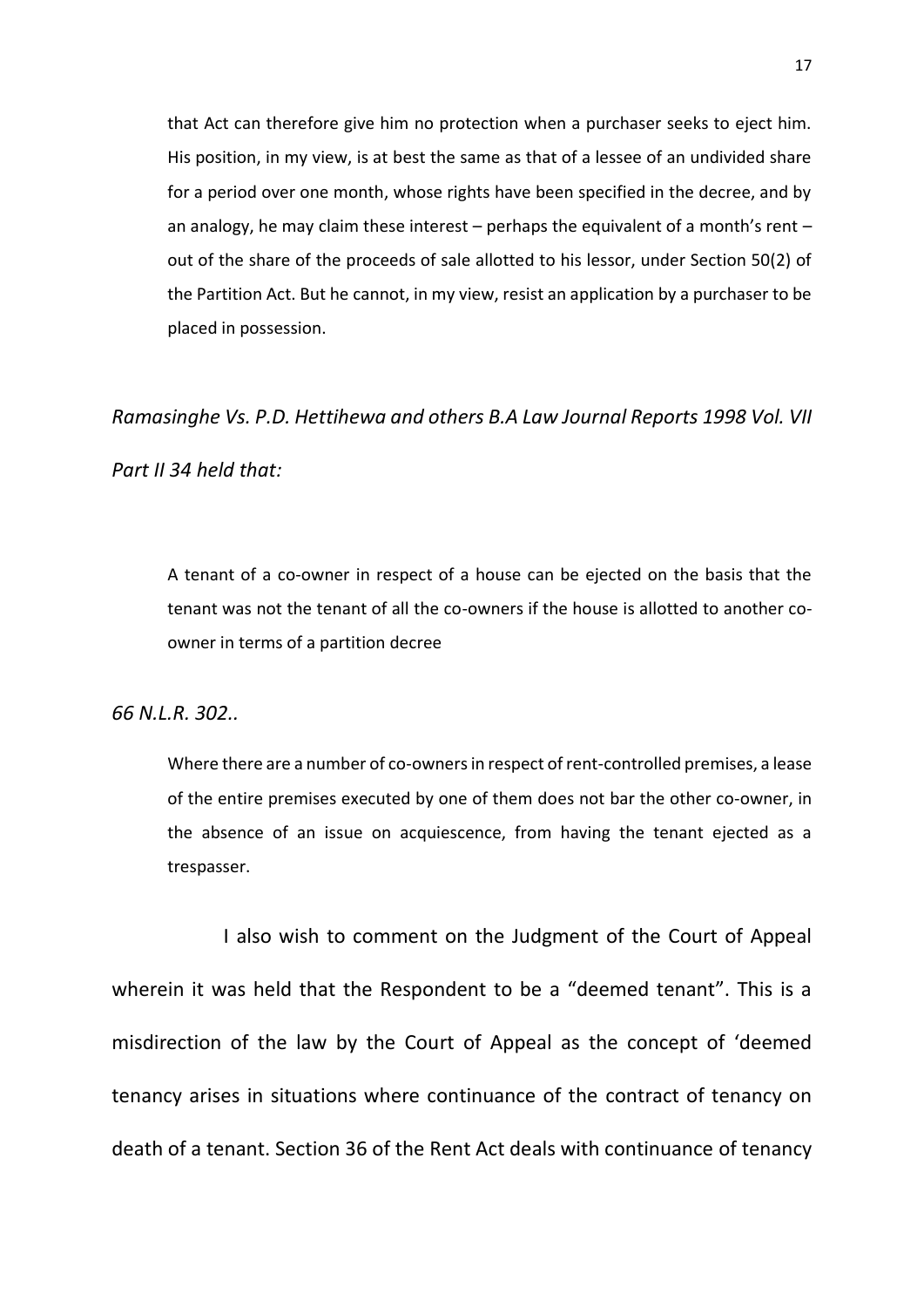upon death of tenant. Under that Section land-lord has no choice and he is bound to accept persons specified in the section. It has no application to Section 52(2) of the Partition Law merely because the phrase 'deemed to be a tenant is included in Section 14(1) of the Rent Act. No extended meaning to 'deemed tenancy' could be made as regards the Partition Law. The phrase used by the learned District Judge සන්තකයේ තබා ගැනීම උදෙසා කුලී නිවැසියන් වශයෙන් නාම මාතිුකාව හිමිකම් පානු ලබන්නේ ද යන්න". That phrase cannot be interpreted to be "deemed tenancy" as stated by the Court of Appeal but should be understood in the context of the case in hand. Court of Appeal was completely mislead, to give such an extended meaning. There is no comparison or relevance to Section 52(2) of the Partition Law with Section 36(2) of the Rent Act under Section 36, land-lord has no choice, and Section 14(1) requires proof of ownership and consent of all.

In Mrs. D. Karunaratne Vs. Mrs. N.S. Fernando 73 NLR 458 deals with a case where the widower and children could continue tenancy.

It is possible to argue that a tenant is protected in both sections of the Rent Act (Section 14(1) & (36) but reasons contemplated under each section is different and should be understood in the context of a case.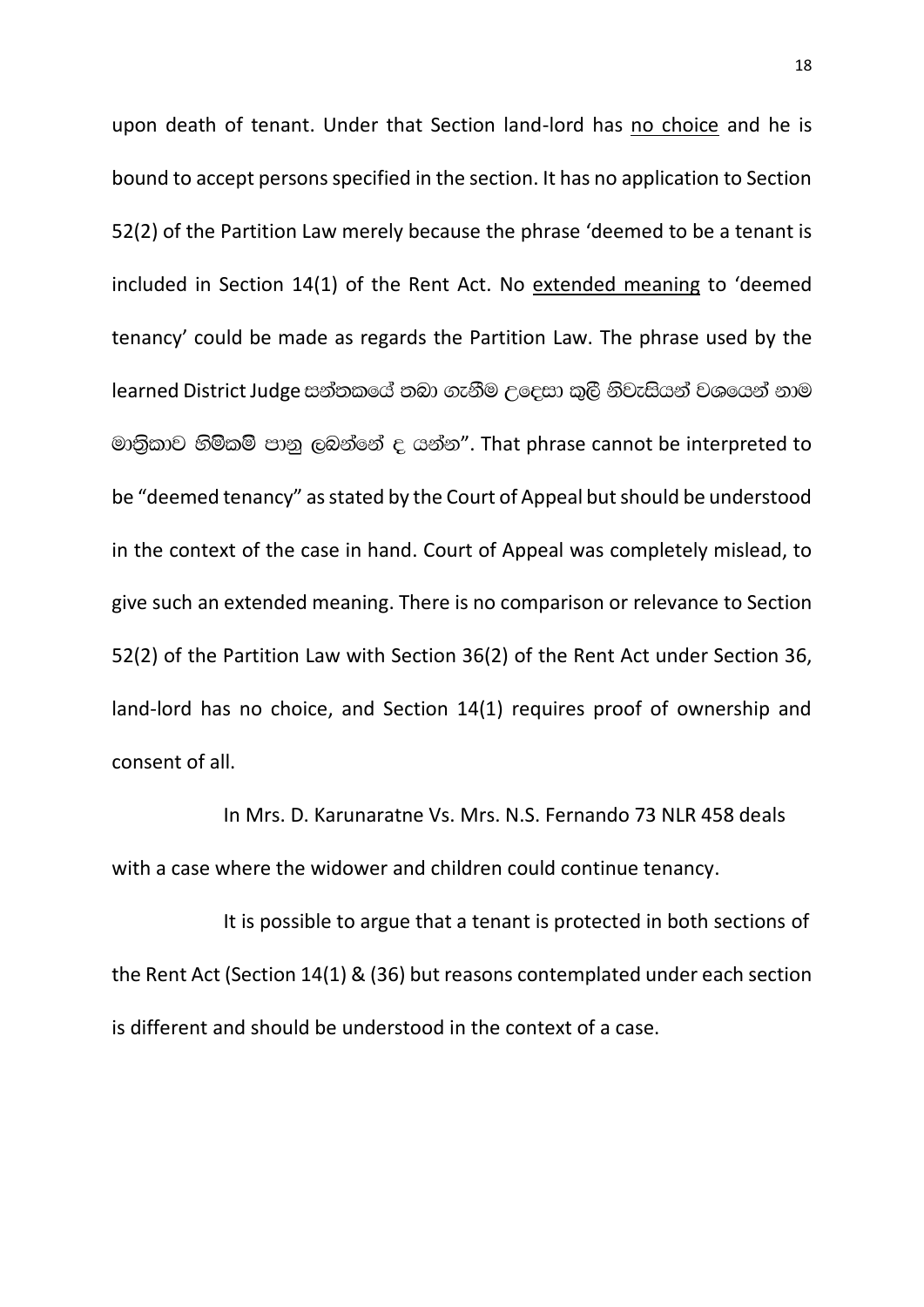In all the above circumstances I set aside the Judgment of the Court of Appeal, and affirm the learned District Judge's order directing the issuance of a Writ of Possession as per the relevant statutory provisions of the Partition Law. In the context of the case in hand the protection under the Rent Act is not available to the tenant Respondent as against a purchaser who buys an undivided share in a property co-owned and by a partition suit interlocutory decree and final decree is entered for the reasons enumerated in this Judgment.

I observe that proof of tenancy alone would not be a ground to reject an application under Section 52(1) & (2) of the Partition Act in a case where the property in dispute is co-owned. The absence of items of evidence to prove consent and permission of all co-owners to tenancy will terminate tenancy of a co-owned property. As stated above V27 has no evidentiary value. In these circumstances a purchaser of an undivided share in a co-owned property should not be deprived of his genuine property rights. I answer the question of law as follows:

- (a) Yes
- (b) Yes. Section 36 of the Rent Act deals with continuance of a tenancy upon the death of a tenant. This section enables the survivors of a deceased tenant to continue in occupation. Thus it is a statutory protection afforded to a tenant. It is alien to Section 52(1) & (2) of the Partition Law which